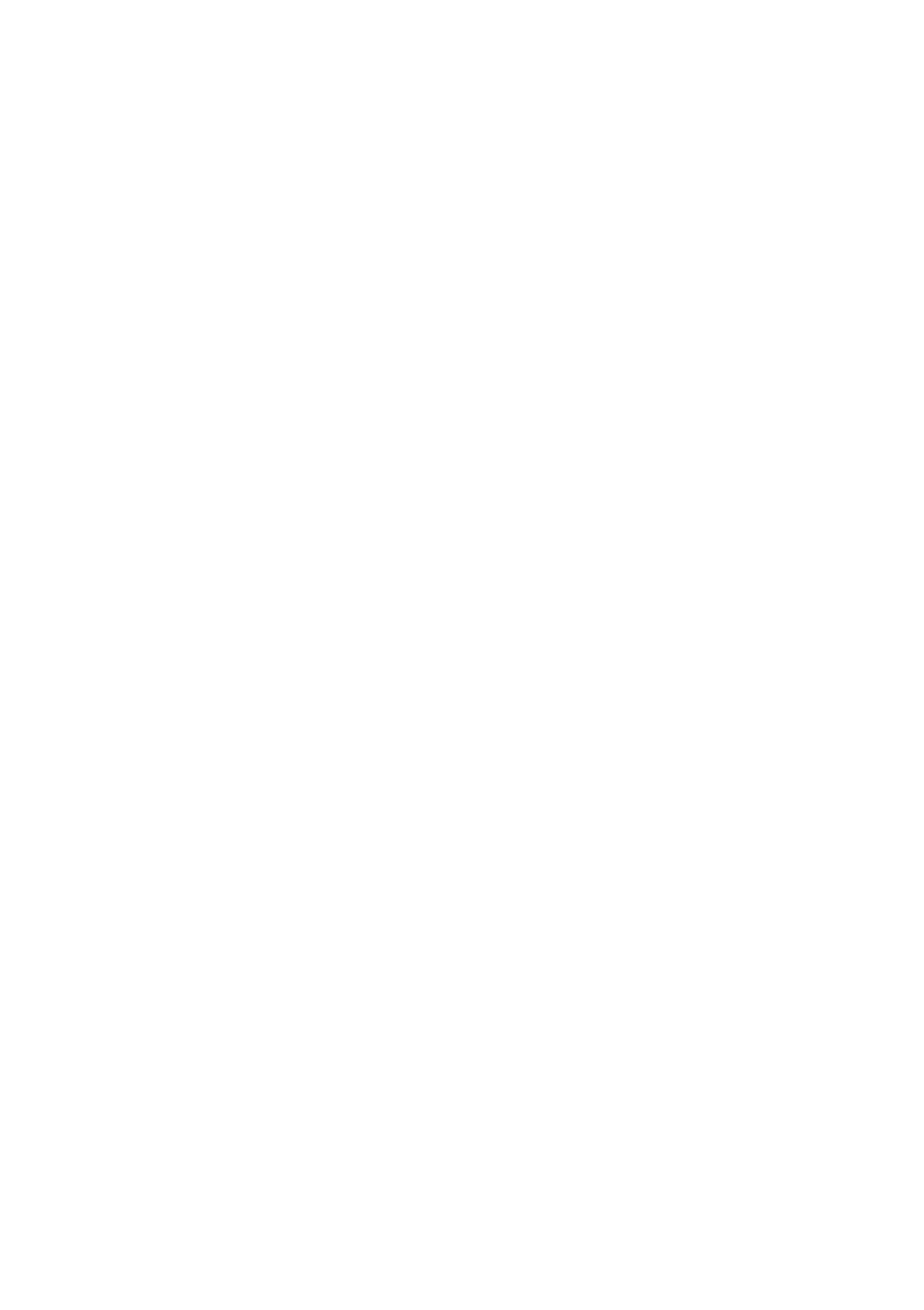

#### **Contents**

## **Introduction**

The *Smart Q* Humidity Sensor is designed for monitoring relative humidity.

The slots in the end cap allow for circulation of air. The response times of this Sensor will vary considerably with the amount of air circulation i.e. it will respond more quickly with an increase in movement of air.

The *Smart Q* Humidity Sensor is equipped with a micro controller that greatly improves the accuracy, precision and consistency of readings. They are supplied calibrated and the stored calibration (in %RH) is automatically loaded when the Humidity Sensor is connected.

## **Connecting**

The **EASY**SENSE unit will detect that the Humidity Sensor is connected.

- 1. Hold the sensor housing with the *Smart Q* label showing on the **top**.
- 2. Push one end of the sensor cable (supplied with the **EASY**SENSE unit) into the socket on the sensor housing with the locating arrow on the cable facing upwards.
- 3. Connect the other end of the cable to the input socket on the **EASY**SENSE unit (with the locating arrow facing upwards).

# **Practical Information**

**Q** *TECHNOLOGY Smart* HARVEST *Smart Q* label on the top Sensor cable with locating arrows facing upwards Input socket

Temperature operating range: -30 to 60 $^{\circ}$ C Temperature coefficient (10 to 50°C): 0.1% RH/°C Response time: 5 seconds for 63% response to a step change 33 to 75% RH Storage Temperature: -30 to 70°C

If high humidity levels are possible, do not place your **EASY**SENSE unit in the same environment as the Humidity Sensor as this may result in damage or malfunction.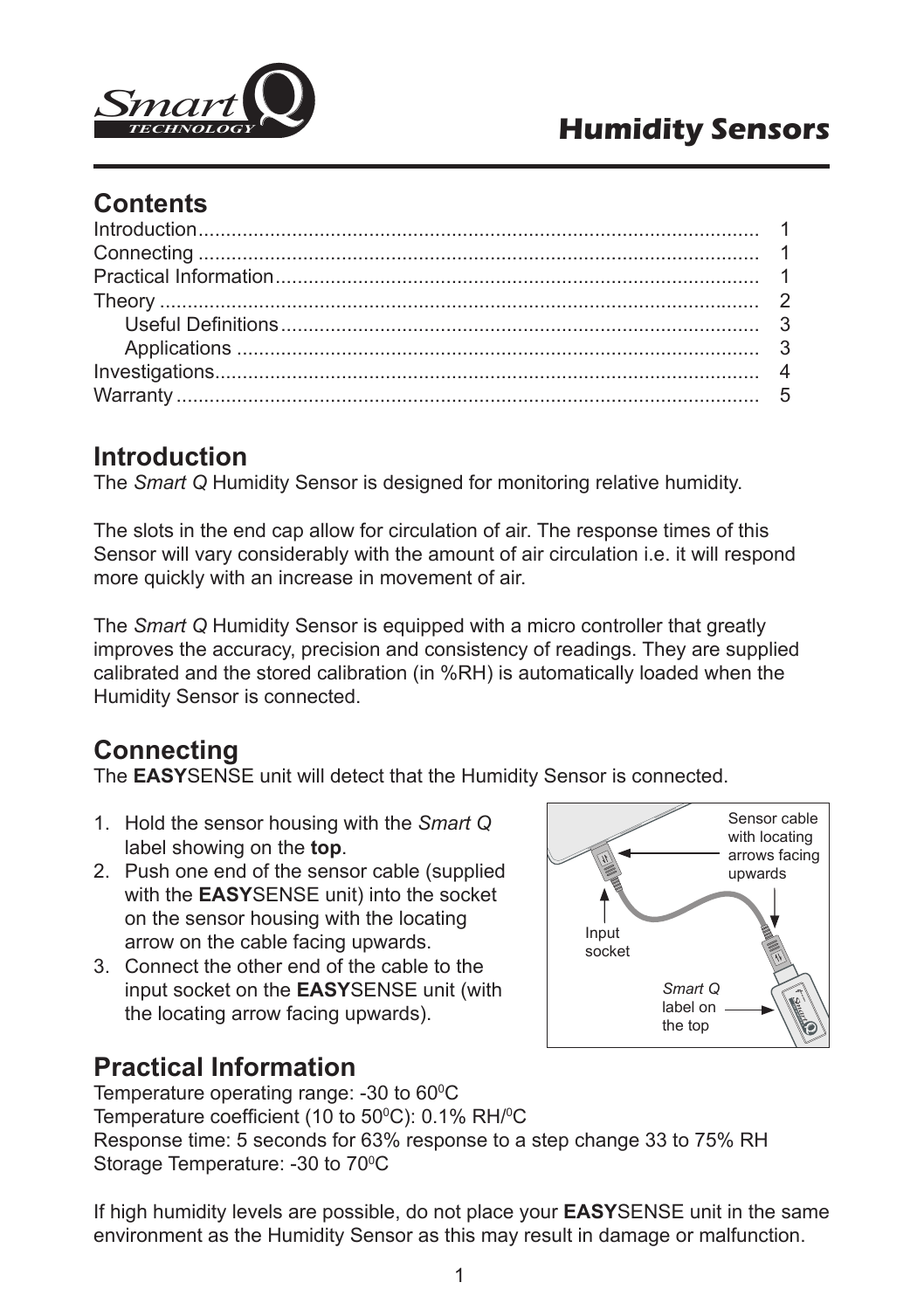



 The humidity transducer will not be damaged by incidental condensation, but should not be immersed in liquid. If condensation has formed, the Humidity Sensor will not be able to give a reliable measurement for a lower humidity until all the droplets have evaporated. Evaporation may be speeded up by movement of the Sensor through the air or by using a fan.

 The electronic circuit inside the Sensor itself cannot be completely sealed from the atmosphere. If the Sensor is to be used in an environment where there is a risk of condensation, precautions must be taken to ensure that liquid cannot enter this part of the Sensor.

 The response time of this Sensor will vary considerably with air circulation i.e. it will respond more quickly in a moving current of air.

If used in a dirty environment, protect the Sensor from dirt using a piece of nylon stocking mesh.

The humidity transducer is not light sensitive.

Do not expose to chemical vapours such as acetone, organic solvents, or chlorine, which are harmful to the Sensor.

#### **Theory**

The warmer the air is, the more water vapour it can 'hold'. Humidity is an expression used to describe the amount of water vapour in the air. 'Relative Humidity (RH)' is the term used most often in weather information meant for the public.

Relative humidity is the amount of water vapour actually in the air compared with the amount of vapour needed to make the air saturated at the air's current temperature. It is expressed as a percentage and can be computed in a variety of ways.

E.g. %RH =  $100 \times P$ w / Ps (t)

Where Pw = partial water pressure Ps = water vapour's saturation pressure t = ambient temperature in C

Example:

1. The air temperature is 30 degrees and the air has 9 grams of water vapour per cubic meter of air. Divide 9 by 30 and multiply by 100 to get a relative humidity of 30% - the air has 30% of the water vapour it could hold at its current temperature.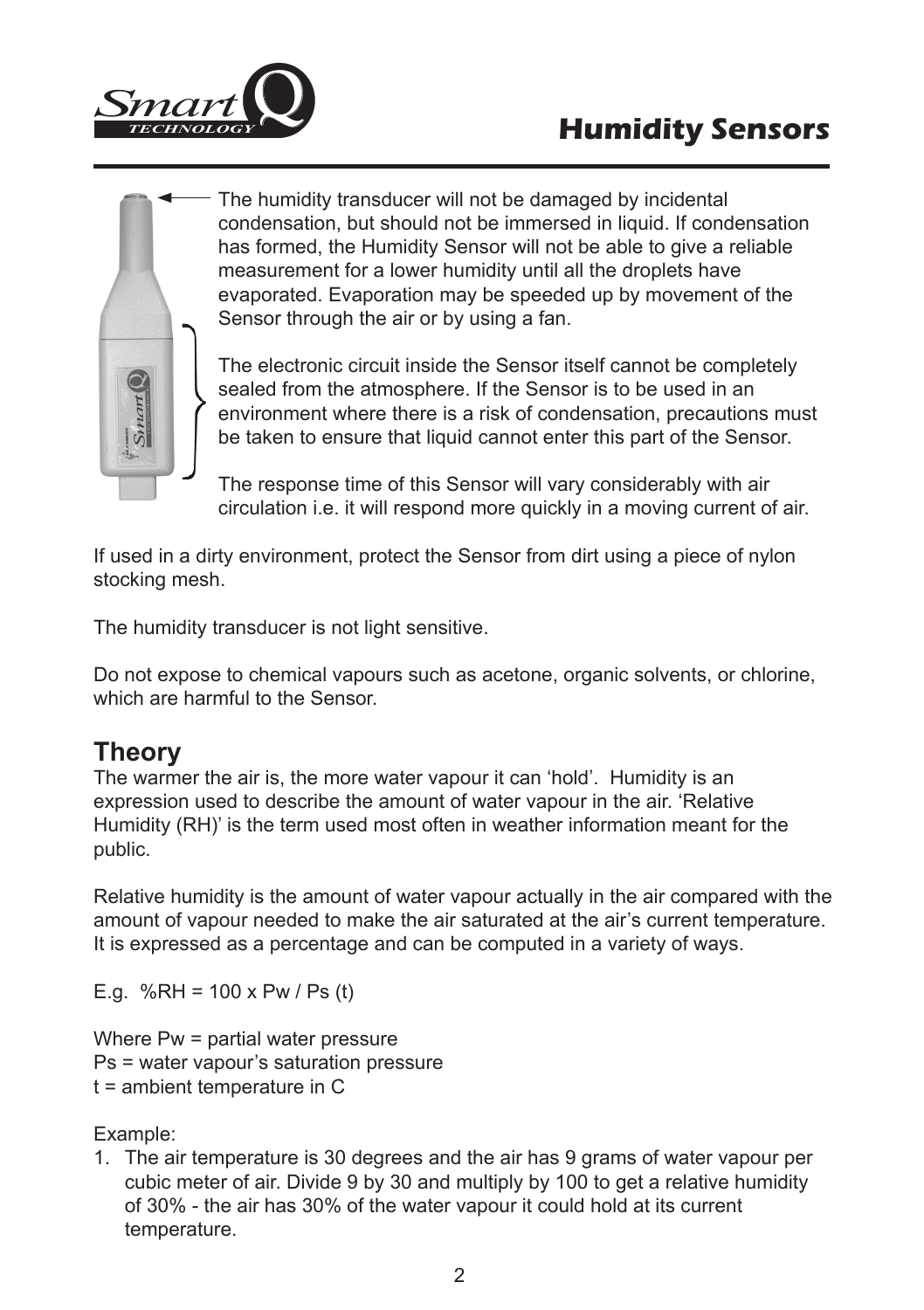

- 2. The air temperature drops to 20 degrees. Divide 9, the vapour actually in the air, by 17, the vapour it could hold at its new temperature, and multiply by 100 to get a relative humidity of 53%.
- 3. The air cools down to 10 degrees, divide 9 by 9 and multiply by 100 to get a relative humidity of 100% - the air now has all the vapour it can hold at its new temperature.

#### **Useful Definitions**

**Absolute humidity:** The mass of water vapour in a given volume of air. **Actual vapour pressure:** The partial pressure exerted by the water vapour present.

**Dewpoint:** The temperature air would have to be cooled to in order for saturation to occur.

**Mixing Ratio:** The mass of water vapour divide by the mass of the dry air. **Saturation of air:** The condition under which the amount of water vapour in the air is the maximum possible at the existing temperature and pressure.

**Saturation vapour pressure:** The maximum partial pressure that water vapour molecules would exert if the air were saturated with vapour at a given temperature. **Specific humidity:** The mass of water vapour divided by the total mass of the air.

#### **Applications**

The humidity of the atmosphere affects many things including:

- Comfort Humans and animals control their body temperature by sweating. The best humidity for human beings is  $40 - 60\%$ . At high humidity sweating is less effective so we fell hotter. Dry air feels colder at room temperature leading to discomfort, lower productivity and demands for more heating. When relative humidity is ideal, temperatures in buildings can be lowered without causing discomfort to the people in them.
- Plant and mould growth Plants have a preference for a particular humidity level e.g. low for Cacti and high for Tropical Rainforest plants. Fungi, mould and microbes thrive on high humidity.
- Materials in Storage Materials decay more quickly in high humidity e.g. wood rots. Rust and corrosion of metals increases above 60%RH. Vegetables have high water content. If stored in dry conditions their value evaporates!
- Static Electricity In low humidity, static electricity increases because dry air is a better insulator than moist air. This can cause: electric shocks to grounded objects after walking on synthetic carpets, problems with copying machines, risks of sparking and explosions of gases and vapours, damage to electronic integrated circuits. Humidity in the range 40 – 60% reduces this problem.
- Health At low humidity the number of dust particles in the air increases. Bacteria and viruses have a longer lifetime, and can become part of the floating dust. At high humidity fungi and microbes increase causing: Legionnaires/s disease and Farmers Lung, allergic and asthmatic reactions.
- Process control The physical properties of materials change with humidity and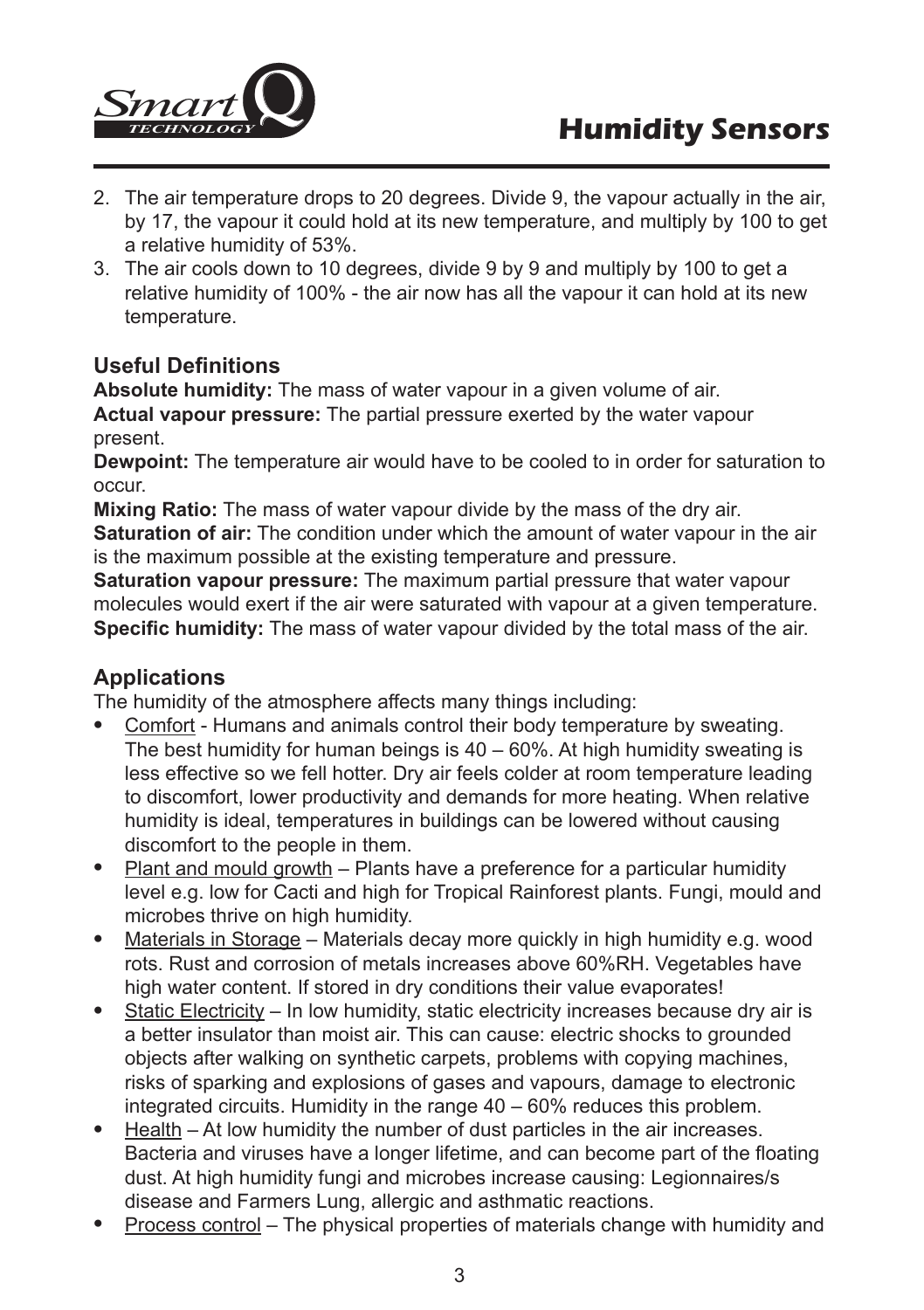

must therefore be controlled in manufacturing processes for consistent results e.g. paper, powders, textiles and plastics.

## **Investigations**



• *Plant Transpiration*

This data was collected using the 5 minute activity worksheet, **Transpiration: Water loss from plants.**

[Select **Open Worksheet** from the **Home page** ► Data Harvest Investigations ► Workroom files ► 5 Minute Activities and select 15 Transpiration – Water loss from plants].

- *Greenhouse or Terrarium studies*
- *Combustion*
- *Moisture in Exhaled air*
- *Hygrometry*
- *Determining Dew point*
- *Examining different Habitats*
- *Regulation of Body temperature*
- *Effect on Static electricity*